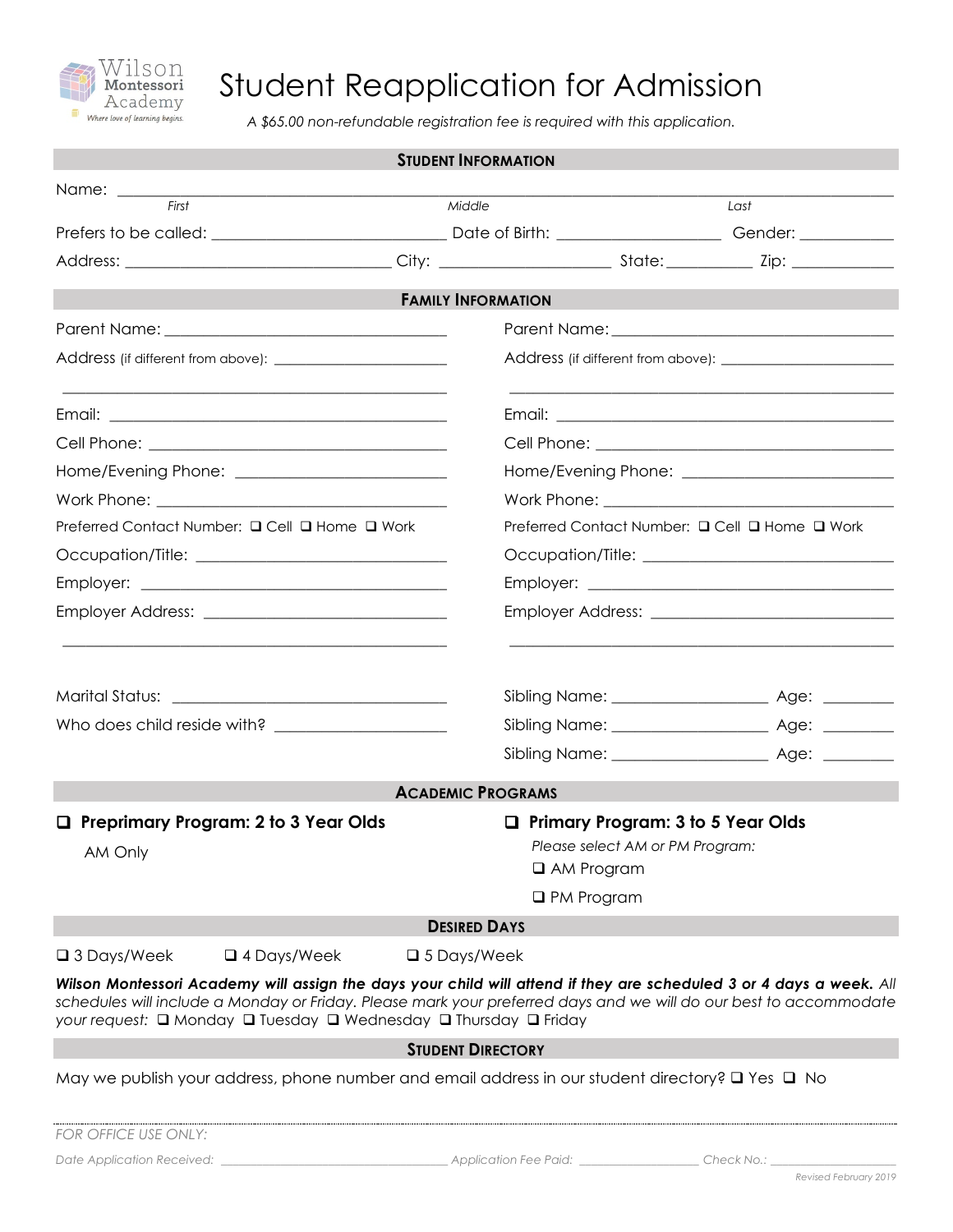## Child's Name\_\_\_\_\_\_\_\_\_\_\_\_\_\_\_\_\_\_\_\_\_\_\_\_\_\_\_\_\_\_\_\_

## **FINANCIAL POLICIES AND COMMITMENT**

The Academy must commit to facilities, salaries, materials, insurance, and other expenses on an annual basis, based on enrollment. For this reason Wilson Montessori Academy requires a financial commitment for the full nine months of the academic year. Tuition is calculated in nine equal payments. A 3% discount is applied to all paid in full tuitions. Monthly tuition cannot be reduced if attendance days are decreased during the year.

Adjustments cannot be made due to scheduled Academy holidays or personal holidays, illness, vacation, closure due to weather or other circumstances beyond the control of the Academy, or withdrawal from the Academy. The Academy reserves the right to cancel classes at any time it feels it is in the best interest and safety of the students and staff. Cancelled classes will not be made up at the end of the year.

By signing below you acknowledge that you have read and will abide by the Financial Policies of Wilson Montessori Academy. Your signature also indicates your understanding that you may be billed for any tuition should you choose to withdraw your child from the Academy prior to the end of the current academic year.

Parent signature: \_\_\_\_\_\_\_\_\_\_\_\_\_\_\_\_\_\_\_\_\_\_\_\_\_\_\_\_\_\_\_\_\_\_\_\_\_\_\_\_\_\_\_\_\_\_\_\_\_\_\_\_\_\_ Date: \_\_\_\_\_\_\_\_\_\_\_\_\_\_\_\_\_\_\_\_\_\_\_\_\_\_\_\_

Parent signature: \_\_\_\_\_\_\_\_\_\_\_\_\_\_\_\_\_\_\_\_\_\_\_\_\_\_\_\_\_\_\_\_\_\_\_\_\_\_\_\_\_\_\_\_\_\_\_\_\_\_\_\_\_\_ Date: \_\_\_\_\_\_\_\_\_\_\_\_\_\_\_\_\_\_\_\_\_\_\_\_\_\_\_\_

In consideration of the acceptance of my child as a student at Wilson Montessori Academy, I agree to indemnify Wilson Montessori Academy, its Directors, Officers, Teachers, Staff and other employees against all claims and demands made by or on behalf of my child. I understand Wilson Montessori Academy offers no medical insurance coverage to supplement parents' coverage. It does not have any self-insurance plan to offer reimbursement for medical expenses incurred due to illness or accidents occurring while my child is at Wilson Montessori Academy.

| Parent signature: | Date: |
|-------------------|-------|
|                   |       |
| Parent signature: | Date: |

# **HEALTH FORMS**

The State of Illinois requires a current health form to be in each child's file prior to the first day of school. If your child is entering Kindergarten, Illinois state law requires dental and vision forms in addition to the health form. If your child is in the Preprimary Program or is new to Wilson Montessori Academy, a copy of their birth certificate is also required. **All forms are due on August 1.**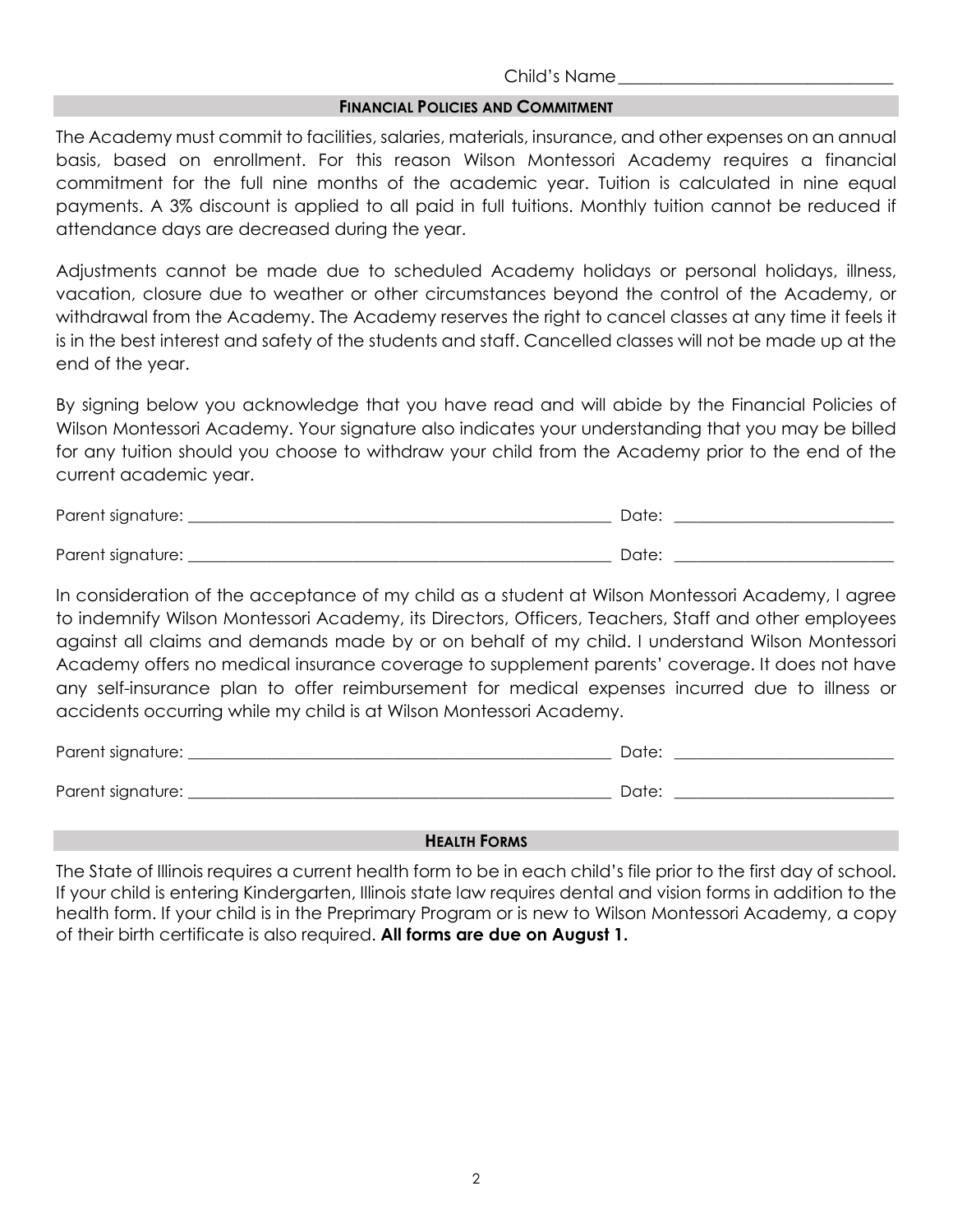|                                                   | <b>MEDICAL INFORMATION</b>                                                                |                                                                                                                                                                                                              |
|---------------------------------------------------|-------------------------------------------------------------------------------------------|--------------------------------------------------------------------------------------------------------------------------------------------------------------------------------------------------------------|
|                                                   |                                                                                           |                                                                                                                                                                                                              |
|                                                   |                                                                                           |                                                                                                                                                                                                              |
|                                                   |                                                                                           |                                                                                                                                                                                                              |
|                                                   |                                                                                           |                                                                                                                                                                                                              |
|                                                   |                                                                                           |                                                                                                                                                                                                              |
|                                                   | original containers showing expiration date and the pharmacy label with the child's name. | If it is necessary for your child to keep an epi-pen or other medications at school, Wilson Montessori<br>Academy requires a Medical Authorization signed by your child's pediatrician. All drugs must be in |
|                                                   | <b>EMERGENCY MEDICAL TREATMENT</b>                                                        |                                                                                                                                                                                                              |
|                                                   | will be responsible for the emergency medical charges upon receipt of the statement.      | I grant permission for the staff members of Wilson Montessori Academy to seek emergency medical<br>treatment for my child in the event of an emergency if a parent cannot be located to give consent. I      |
|                                                   |                                                                                           |                                                                                                                                                                                                              |
|                                                   |                                                                                           |                                                                                                                                                                                                              |
|                                                   | <b>ADMINISTER PRESCRIPTION MEDICATION</b>                                                 |                                                                                                                                                                                                              |
| the prescription's directions for administration. |                                                                                           | I authorize Wilson Montessori Academy to administer prescribed medicine to my child as specified in                                                                                                          |
|                                                   |                                                                                           |                                                                                                                                                                                                              |
|                                                   |                                                                                           |                                                                                                                                                                                                              |
|                                                   | <b>EMERGENCY CONTACTS</b>                                                                 |                                                                                                                                                                                                              |
|                                                   |                                                                                           | In the event of an emergency, Wilson Montessori Academy will make every attempt to contact a<br>parent first. However, if we are unable to do so, please list at least two additional emergency contacts.    |
|                                                   |                                                                                           |                                                                                                                                                                                                              |
|                                                   |                                                                                           |                                                                                                                                                                                                              |
|                                                   |                                                                                           |                                                                                                                                                                                                              |
|                                                   |                                                                                           |                                                                                                                                                                                                              |
|                                                   |                                                                                           |                                                                                                                                                                                                              |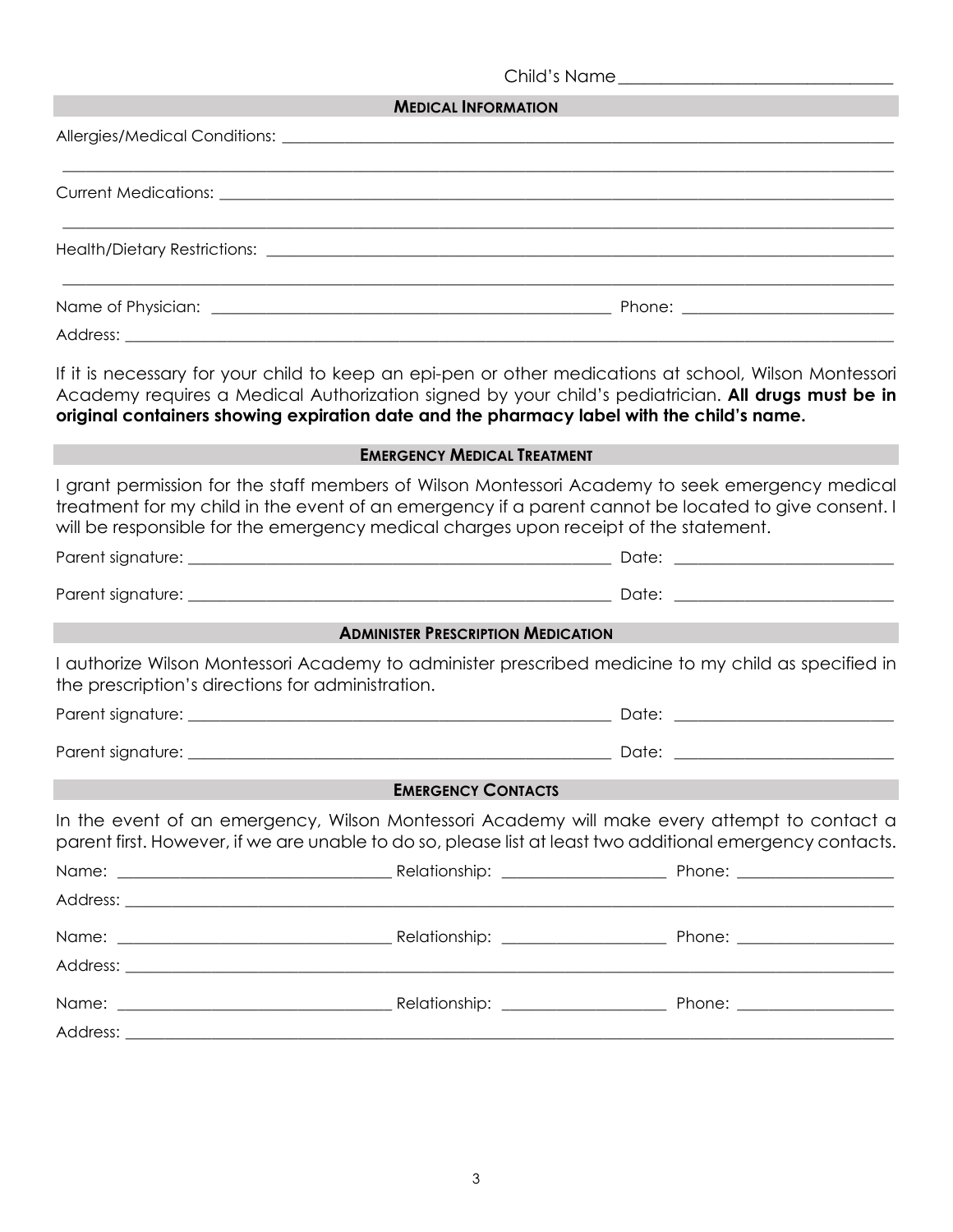### Child's Name\_\_\_\_\_\_\_\_\_\_\_\_\_\_\_\_\_\_\_\_\_\_\_\_\_\_\_\_\_\_\_\_

#### **AUTHORIZED PICKUP LIST**

I give permission for the following individuals to pick up my child from Wilson Montessori Academy. If someone not on the list is to pick up my child, I understand that I must provide a signed and dated note to the staff of the Academy giving my permission. This must be provided even if my child is going home with another Academy family. If someone other than a parent or person from the following list attempts to pick up my child they will not be released, and I will be contacted immediately.

|                                                           | <b>CONSENT AGREEMENTS</b>                                                                                                                                                                                                      |  |
|-----------------------------------------------------------|--------------------------------------------------------------------------------------------------------------------------------------------------------------------------------------------------------------------------------|--|
| <b>School Excursions</b><br>precautions are taken.        | I give permission for my child to go on walks to nearby public park facilities with the staff of Wilson Montessori<br>Academy. I understand all trips are under the supervision of the school staff and that health and safety |  |
|                                                           |                                                                                                                                                                                                                                |  |
| <b>Photo Release</b><br>or website).                      | I give permission for my child to be photographed for newsletters or publicity purposes (newspaper, brochures,                                                                                                                 |  |
|                                                           |                                                                                                                                                                                                                                |  |
| <b>Receipt of Parent Handbook</b>                         | I have received the Parent Handbook and agree to adhere to the written policies of the Academy.                                                                                                                                |  |
|                                                           |                                                                                                                                                                                                                                |  |
| Late Pickup Policy                                        | I agree to abide by the Late Pickup Policy at Wilson Montessori Academy as stated in the Parent Handbook.                                                                                                                      |  |
|                                                           |                                                                                                                                                                                                                                |  |
| <b>Discipline Policy</b><br>Handbook.                     | I have read and understand the Discipline Policy at Wilson Montessori Academy as stated in the Parent                                                                                                                          |  |
|                                                           |                                                                                                                                                                                                                                |  |
| <b>Integrated Pest Management</b><br>the Parent Handbook. | I have read and understand the Integrated Pest Management Policy at Wilson Montessori Academy as stated in                                                                                                                     |  |
|                                                           |                                                                                                                                                                                                                                |  |